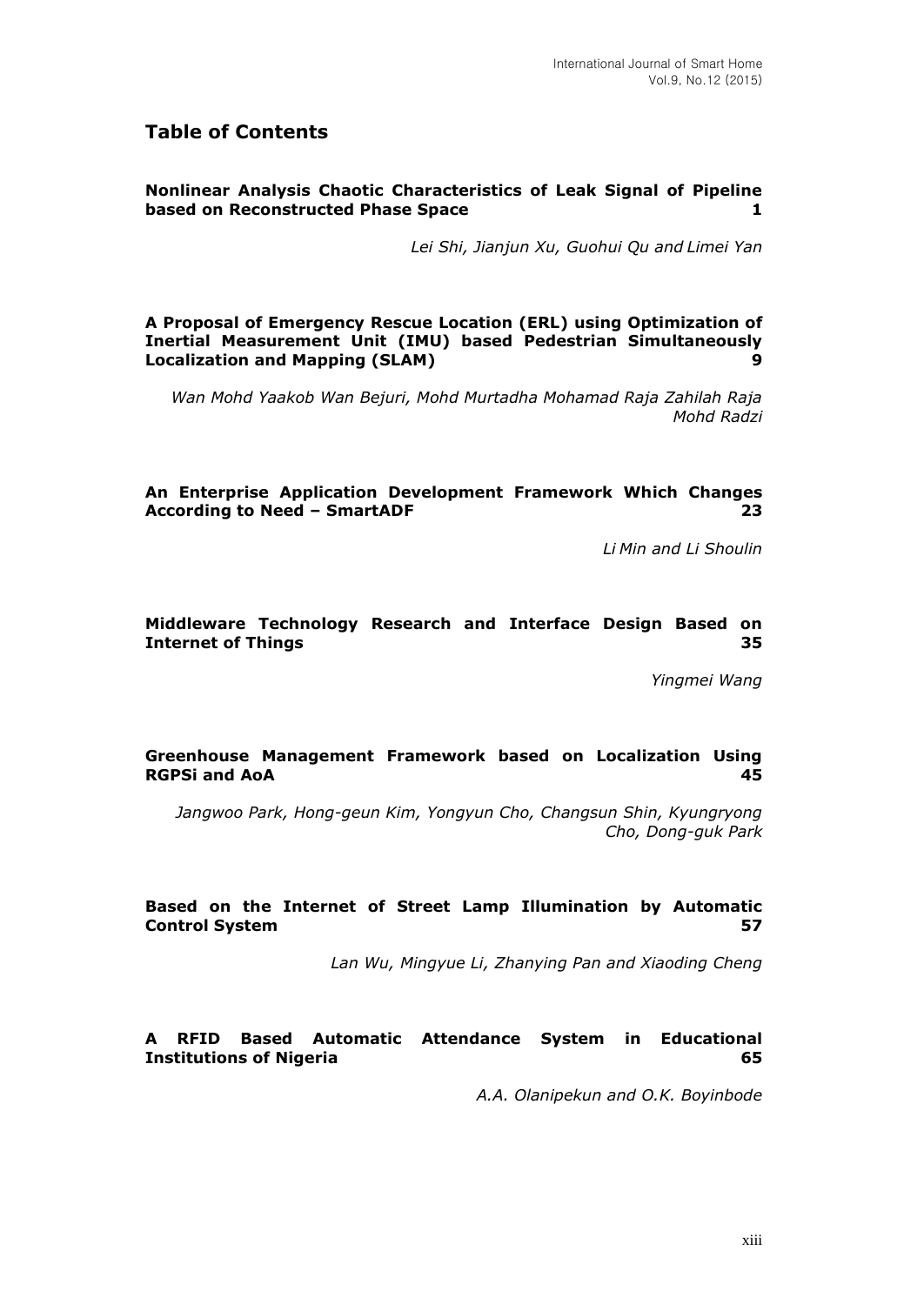# **Effect of Discharge Location on Temperature Distribution during Electrical Discharge Machining 75**

*Baocheng Xie, Yanwen Zhang, Yuan Zhang, Ye Dai and Xianli Liu*

# **A Big-Data-Based Urban Flood Defense Decision Support System 81**

*Taimeng Yang, Guanlin Chen and Xinxin Sun*

**Prediction of Solar Global Radiation in Bogotá Colombia Based on Mathematical Models 91**

*Nicolas Marrugo and Dario Amaya*

# **An Improved DV-Hop Localization Algorithm Against Wormhole Attack in WSN 101**

*Jiuhu Zheng and Huanyan Qian*

#### **Urban Landscape Innovative Design and Its Evaluation 113**

*Li Yan and Yichuan Zhang*

**Development of HCO6 Bluetooth Based Switching Automation of Domestic Electrical Powered Appliances through an Application Software on Android Phone Platform 121**

*Oyebola B. O.*

#### **The Multi-channel Embedded Video Surveillance Alarm System 131**

*Chen Guolong, Xin Zhenghua*

# **Spatial Heterogeneity of Soil Mite Community and its Spatial Relationship with Environmental Factors in Maoer Mountains 141**

*Limei Zhang,Lingjun Meng, Chuanwei Guo, Meixiang Gao, Dong Liu and Xueping Zhang*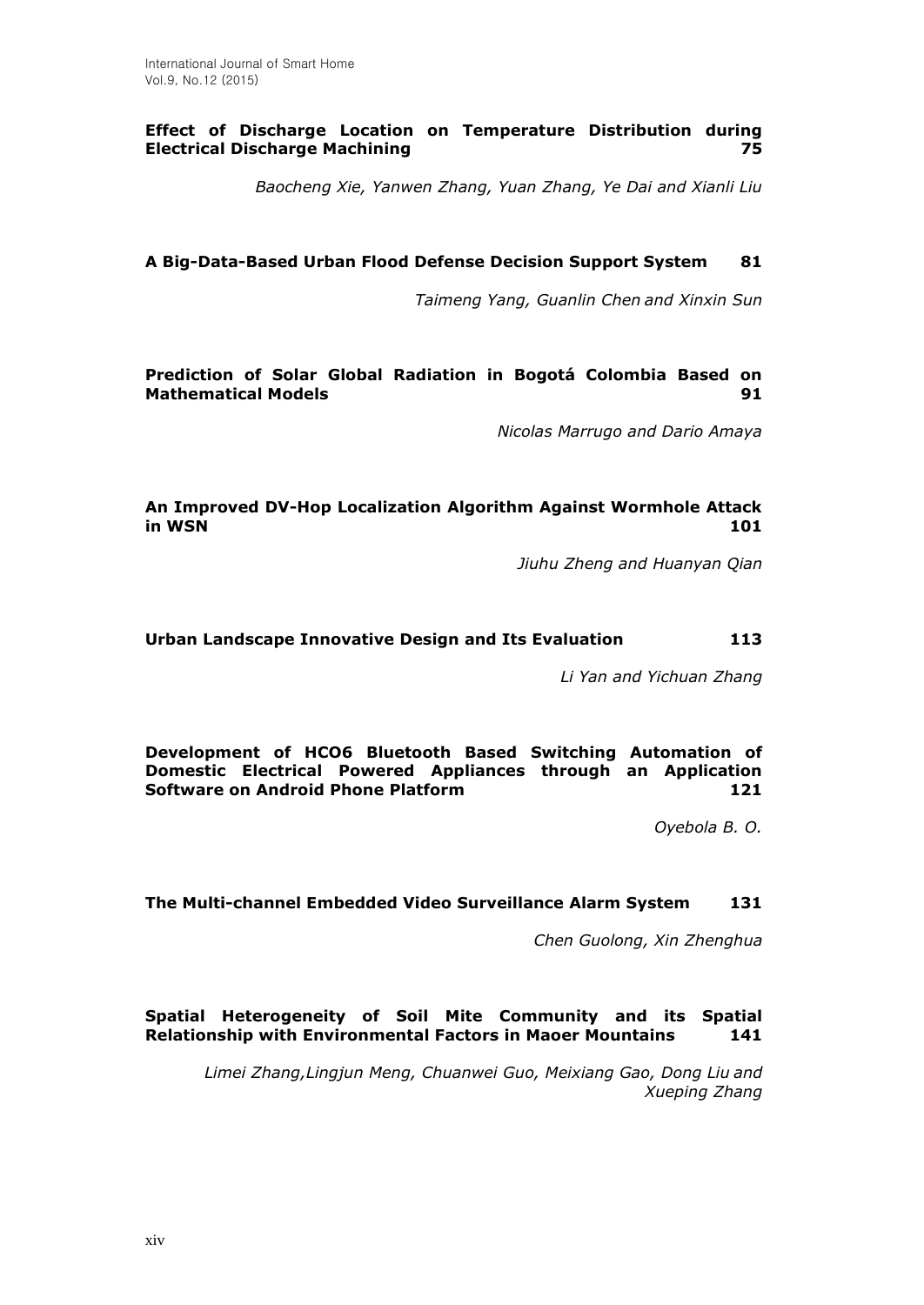# **Global Anomaly Crowd Behavior Detection Using Crowd Behavior Feature Vector 149**

*Yong Yin, Qiannan Liu and Shibiao Mao*

**Solar Street Light Controller for Harsh Environments 161**

*Ping Xue, Yan-liang Song and Hong-min Wang*

**Research into the Personalized Digital Signage Display Contents Information through a Short Distance Indoor Positioning 171**

*Sungwook Yoon and Hyenki Kim*

# **Study on Main Road Capacity Influenced by Harbor Style Bus Stop 179**

*Jiao Yao, Shibo Ma, Jieqiong Xu and Jing Zhao*

#### **Threats Analysis, Requirements and Considerations for Secure Internet of Things 191**

*Yunjung Lee and DoHyeun Kim*

# **A Simplified Synchronous Pulse-Width Modulation Method for Threelevel Inverter of High-speed Train 199**

*Fei Lin, Qiaona Lian, Jialiang Yuan, Zhongping Yang, Zhiqiang Zhang, Yue Xu and Jinghai Jiao*

# **Evaluating Wealth Management Centers in the Pearl River Delta by Using Principal Component Analysis 215**

*Weijun Xu, Shaoying Huang and Zhiqiang Wang*

# **Moving Object Detection Based on Improved ViBe Algorithm 225**

*Gu Bo, Song Kefeng, Qiu Daoyin and Zhang Hongtao*